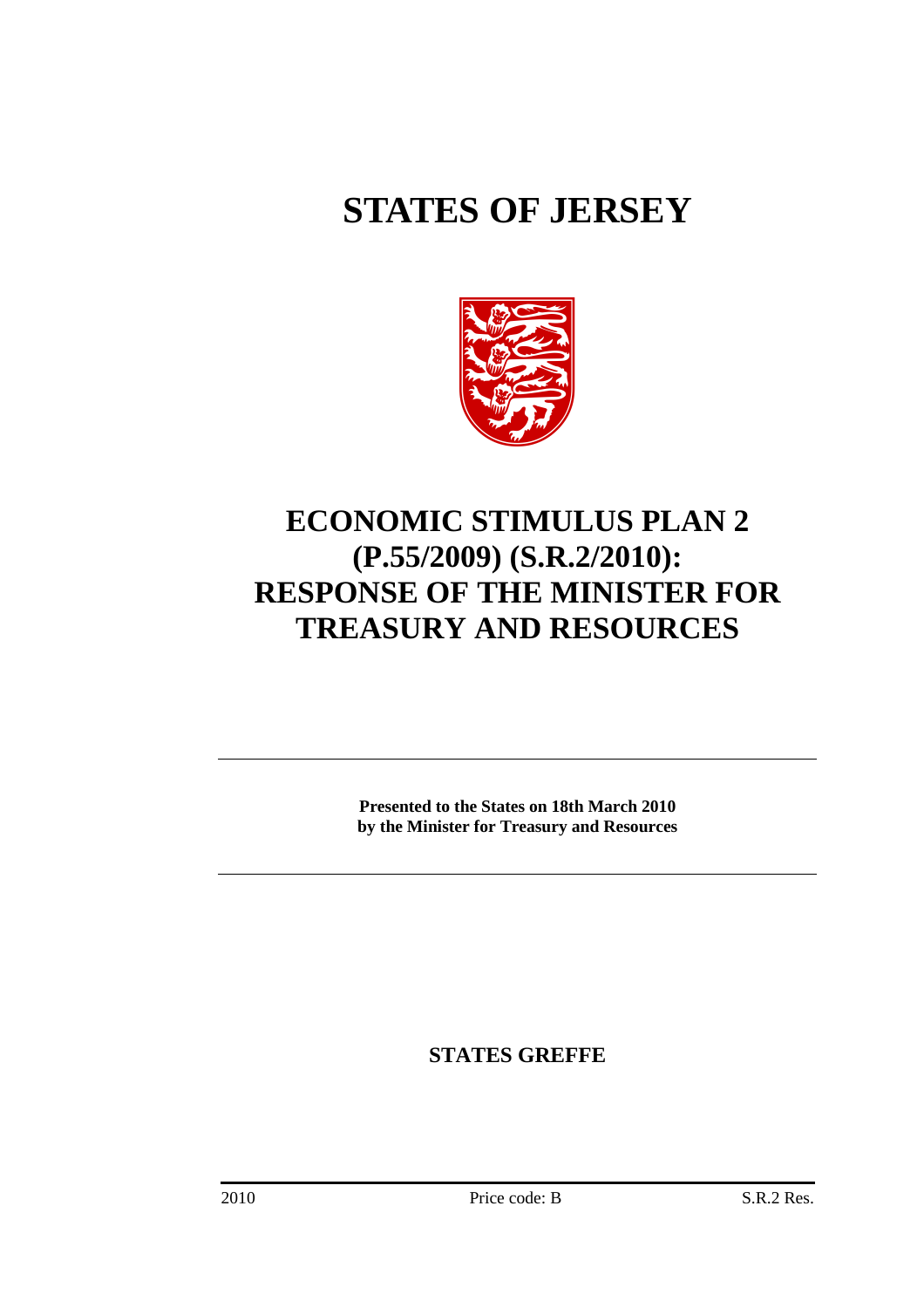#### **ECONOMIC STIMULUS PLAN 2 (P.55/2009) (S.R.2/2010): RESPONSE OF THE MINISTER FOR TREASURY AND RESOURCES**

#### **Introduction**

The Minister welcomes this second report on the Economic Stimulus Plan and broadly agrees with the key findings of the Corporate Services Scrutiny Panel.

Since the initial review, all bidding departments, the Treasury and the Fiscal Stimulus Steering Group have worked hard to deliver benefit to Jersey's economy whilst maintaining the appropriate level of oversight and control over spending of this allocation of £44 million from the Stabilisation Fund.

It is an inherent characteristic of any forecast that actual events and results will be different to those anticipated in advance. The Jersey economy has proved no different and the outlook reported by the Fiscal Policy Panel (the "FPP") in November 2009 (in its update to the 2009 Annual Report) contained some important differences to its outlook reported in the May 2009 Annual Report. Although the central expectations for 2009 and 2010 were unchanged in November 2009's update, the risks around them were re-evaluated and the FPP believes there is less downside risk, in both 2009 and 2010, than there was at the time of 2009's Annual Report. The FPP also confirmed its earlier recommendation that the fiscal stimulus should continue to be implemented. The Minister has no doubt that the initiative has ensured that more people are staying in work and that Jersey is weathering the downturn well. Economic conditions will be kept under review, but the latest available evidence points to a clear downturn in the economy.

A number of projects of major importance for Jersey have been successfully funded through the programme by virtue of their characteristics of timely, targeted and temporary, including long awaited works in respect of Jersey's infrastructure, such as schemes to improve the road network. In addition, a number of important skills projects have been designed and implemented, in particular the Advance to Work scheme and the States Apprenticeships Scheme. These projects have been invaluable in helping to support young people during this difficult economic environment.

The Minister is appreciative of the Panel's allocation of time within its significant work programme to revisit the economic stimulus package, and welcomes its continued support in delivering an effective stimulus to the Island economy.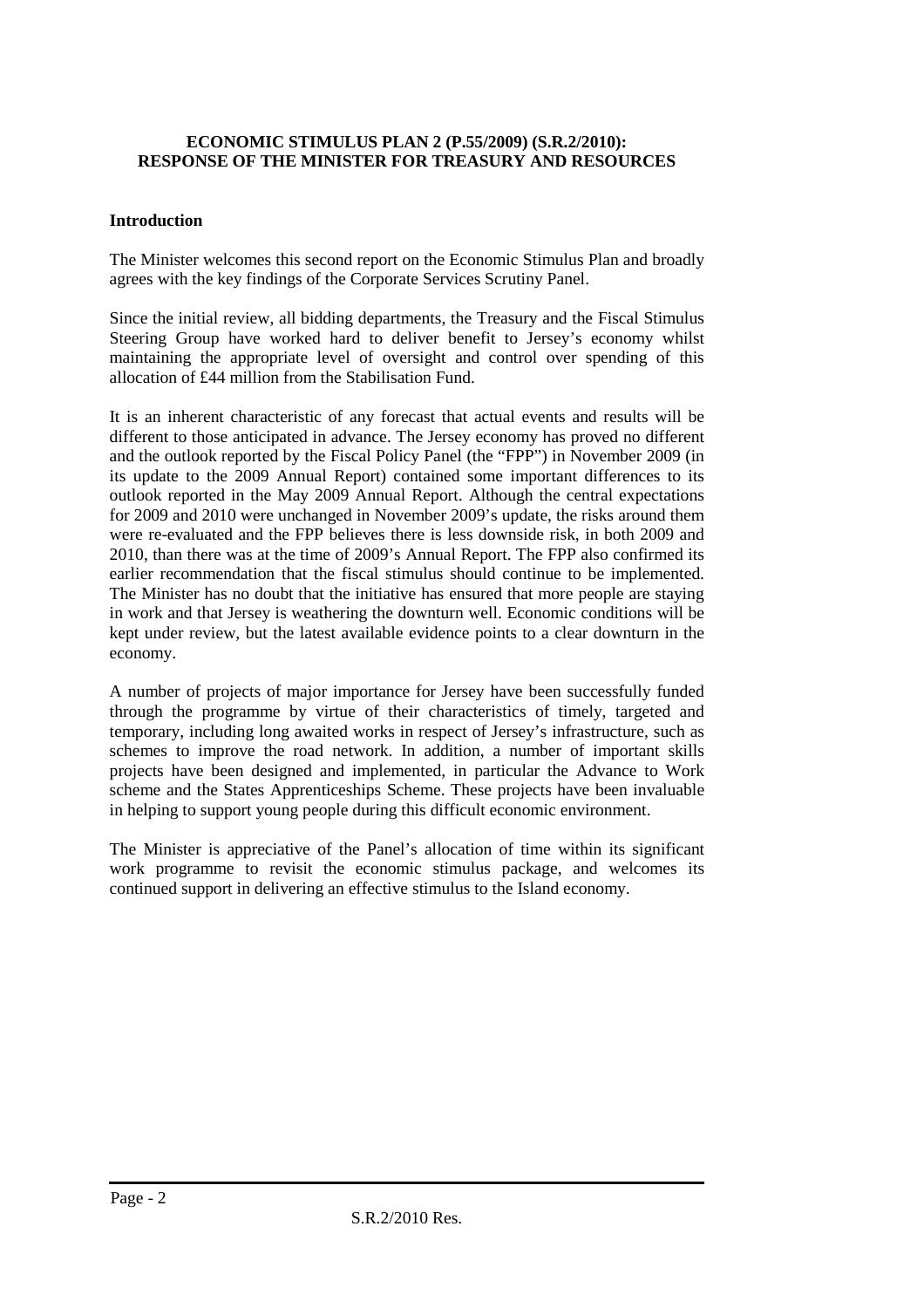### **Findings**

|                | <b>Findings</b>                                                                                                                                                      | <b>Comments</b>                                                                                                                                                                                                                                                                                                                                                                                                                                                                                                                                                                                                                                                                                                                                                                                                                                                                                                                             |  |  |
|----------------|----------------------------------------------------------------------------------------------------------------------------------------------------------------------|---------------------------------------------------------------------------------------------------------------------------------------------------------------------------------------------------------------------------------------------------------------------------------------------------------------------------------------------------------------------------------------------------------------------------------------------------------------------------------------------------------------------------------------------------------------------------------------------------------------------------------------------------------------------------------------------------------------------------------------------------------------------------------------------------------------------------------------------------------------------------------------------------------------------------------------------|--|--|
| $\mathbf{1}$   | In October 2009, the<br>Island<br>suffering<br>was<br>less<br>intense<br>from<br>a<br>than<br>recession<br>some<br>other jurisdictions.                              | The Minister agrees with this finding.<br>$\bullet$<br>There are many other jurisdictions that have been<br>$\bullet$<br>more severely hit by the global economic<br>downturn and have seen a significant rise in<br>unemployment. The rise in unemployment in<br>Jersey has been less severe and Jersey's position<br>of financial strength as a jurisdiction with no<br>debt (and considerable savings) has left the<br>Island comparatively well positioned.                                                                                                                                                                                                                                                                                                                                                                                                                                                                             |  |  |
| $\overline{2}$ | There appears to be a<br>slowing down in the pace<br>of the recession in Jersey<br>although the possibility<br>of a stabilisation seems a<br>little over optimistic. | The Minister has made use of advice from<br>$\bullet$<br>various sources, including the States Statistics<br>Unit and the FPP, and it is now believed that<br>there is less downside risk in the outlook for<br>2010 and beyond.<br>However, there does not appear to be conclusive<br>$\bullet$<br>evidence in the Panel's report that the there is a<br>slowing down in the pace of recession.<br>In fact, evidence (such as that included in the<br><b>Business</b><br>Tendency Survey) suggests<br>that<br>businesses were more pessimistic in December<br>2009 than they were in September 2009,<br>suggesting a worsening rather than improving<br>situation.<br>The FPP also confirmed in November 2009 its<br>earlier recommendation that the fiscal stimulus<br>should continue to be implemented. Economic<br>conditions should be kept under review, but the<br>available evidence points to a clear downturn in<br>the economy. |  |  |
| 3              | within<br>Evidence<br>the<br>Island<br>extremely<br>is<br>patchy.                                                                                                    | The Minister recognises that the information<br>$\bullet$<br>available about the economy on a timely basis<br>has, in the past, been limited, but emphasises that<br>every effort is being made to capture data on a<br>more systematic and regular basis to provide<br>indicators that will facilitate decision making,<br>particularly in relation to the Economic Stimulus<br>Plan. The development of the Business Tendency<br>Survey is an example of a new initiative, which<br>will provide timely information<br>on<br>the<br>performance of the economy and on a quarterly<br>basis.                                                                                                                                                                                                                                                                                                                                               |  |  |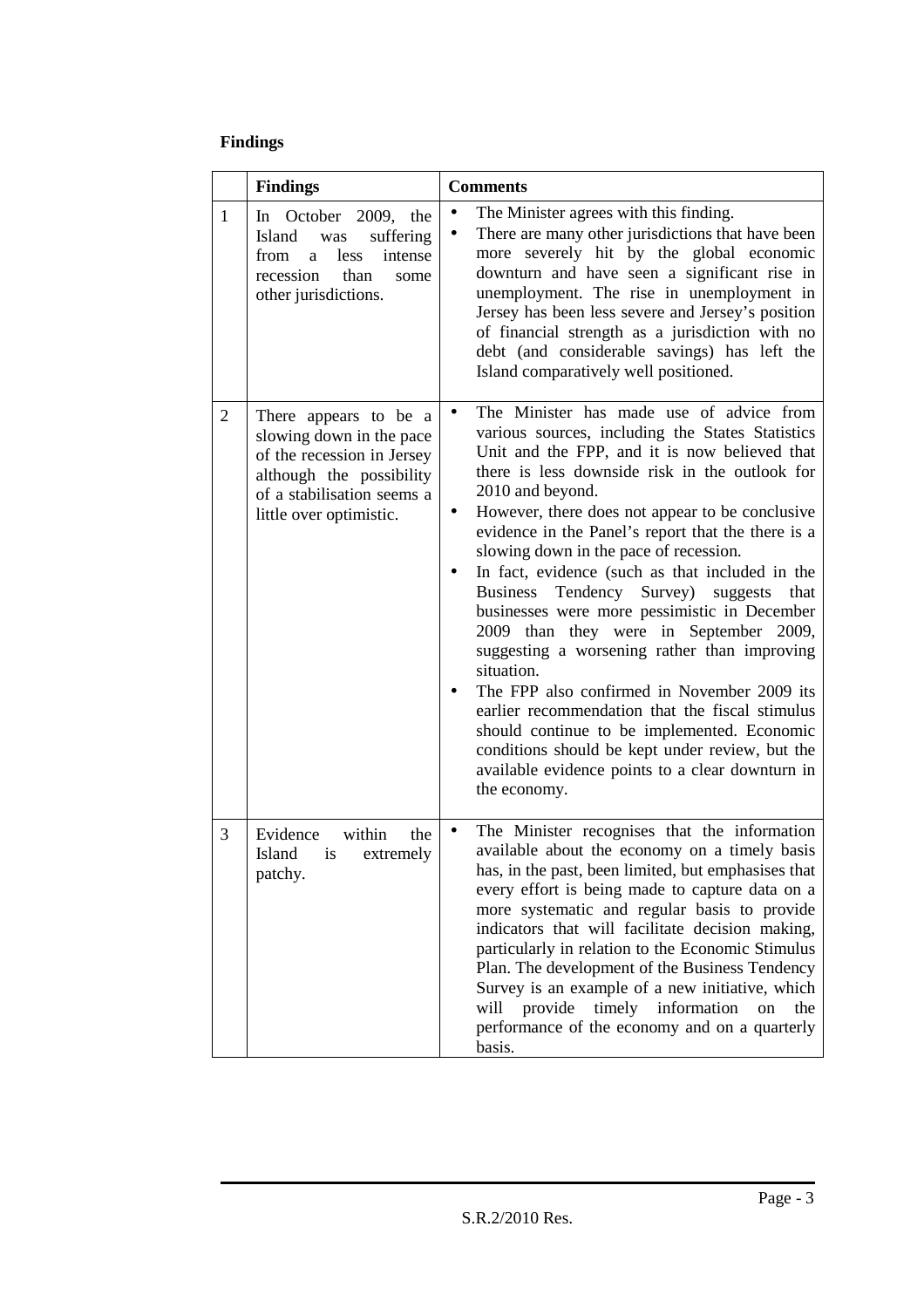|                | <b>Findings</b>                                      |   | <b>Comments</b>                                                                                                                                                                                                                                                                                                                                                                                                                                                                                                                                                                                                                                                                                                                                                                                                                                                                                                                                                                                                                                                                                                                                                                                                                                                                                                                                                                                                                                                                                               |  |  |
|----------------|------------------------------------------------------|---|---------------------------------------------------------------------------------------------------------------------------------------------------------------------------------------------------------------------------------------------------------------------------------------------------------------------------------------------------------------------------------------------------------------------------------------------------------------------------------------------------------------------------------------------------------------------------------------------------------------------------------------------------------------------------------------------------------------------------------------------------------------------------------------------------------------------------------------------------------------------------------------------------------------------------------------------------------------------------------------------------------------------------------------------------------------------------------------------------------------------------------------------------------------------------------------------------------------------------------------------------------------------------------------------------------------------------------------------------------------------------------------------------------------------------------------------------------------------------------------------------------------|--|--|
|                |                                                      |   | As is typical of a small community there is also a<br>great deal of anecdotal evidence being heard.<br>However, it is important to combine anecdotal<br>information with reliable economic data. The<br>economic data cannot be described as patchy and<br>it all points in the same direction:<br>The Financial Institutions Survey<br>shows that firms<br>expected<br>significant fall in profitability in<br>2009.<br>The Business<br>Tendency Survey<br>points to falling activity across the<br>$e\text{conomy}-\text{in the finance}$ and non-<br>finance sectors.<br>Labour market indicators are weak<br>with unemployment up, employment<br>down and vacancies at lowest levels<br>for 10 years.<br>Retail sales are also falling.<br>Evidence is also being reviewed on a real time<br>basis through the tender process for projects<br>within the construction sector and allied trades as<br>well as the civil works sector. This is providing<br>evidence of keen pricing, being indicators at the<br>"micro" level that support the evidence from the<br>economic data.<br>As at the time of the Panel's review, in October<br>2009, only the results of the first Business<br>Tendency Survey were available. The results of<br>the second survey, as at 31st December 2009,<br>were published prior to the Panel's presentation<br>of its report to the States of Jersey on 5th<br>February 2010, and demonstrate declining<br>activity and expectations of businesses across all<br>sectors. |  |  |
| $\overline{4}$ | Sustainable real growth<br>rates should be observed. | ٠ | The Minister agrees with this key finding,<br>provided that it means growth rates should be<br>observed across the whole economic cycle and<br>not at certain points in it. The average growth<br>rate across the cycle will by definition be<br>exceeded in the upward phase of the cycle and<br>fall short during the downward phase of the<br>cycle. It is not feasible or desirable to try and<br>achieve a constant rate of economic growth each<br>year.                                                                                                                                                                                                                                                                                                                                                                                                                                                                                                                                                                                                                                                                                                                                                                                                                                                                                                                                                                                                                                                |  |  |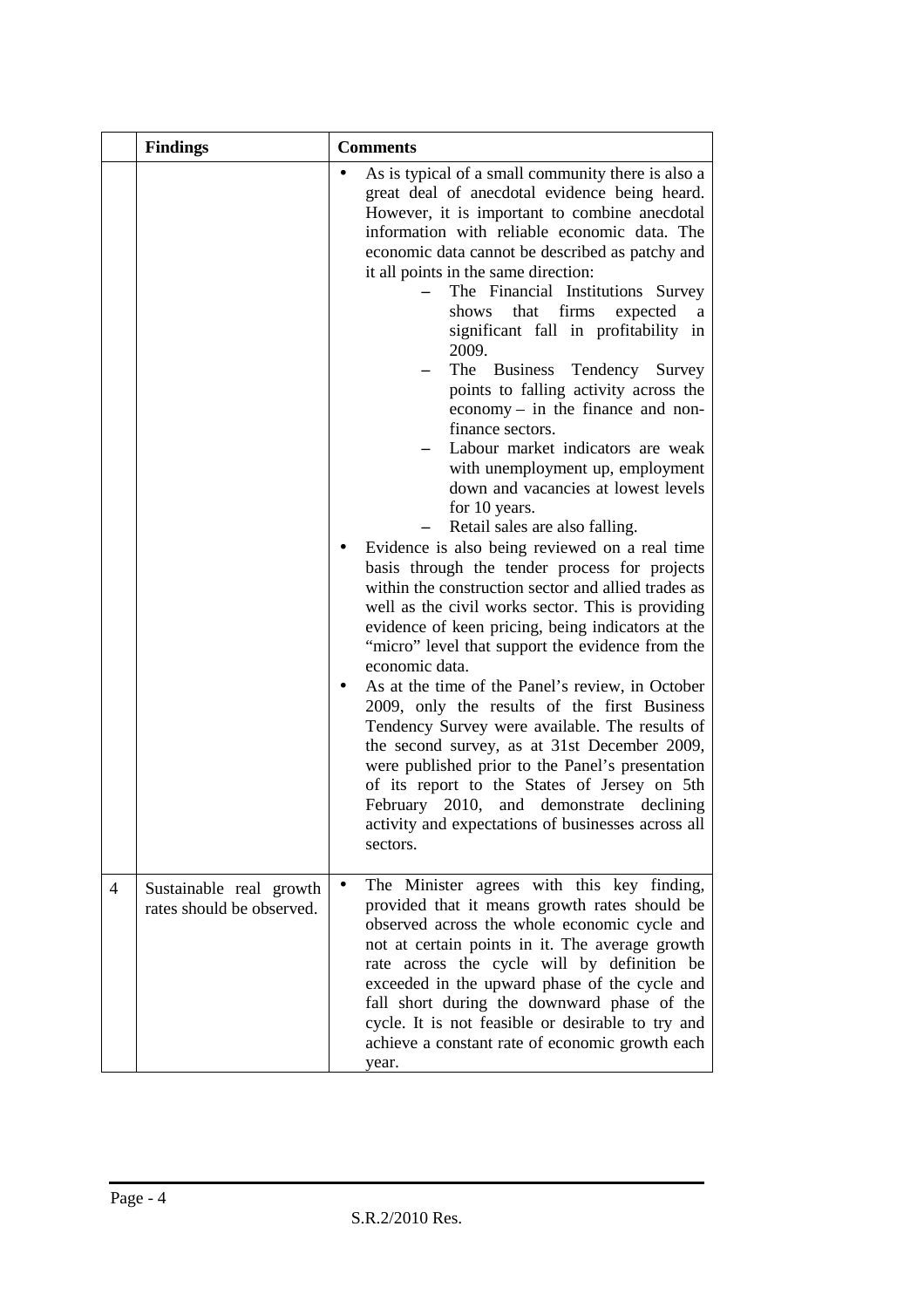|        | <b>Findings</b>                                                                                                                                                                                                                                                                                                 | <b>Comments</b> |                                                                                                                                                                                                                                                                                                                                                                                                                                                                                                                                                                                                                                                      |
|--------|-----------------------------------------------------------------------------------------------------------------------------------------------------------------------------------------------------------------------------------------------------------------------------------------------------------------|-----------------|------------------------------------------------------------------------------------------------------------------------------------------------------------------------------------------------------------------------------------------------------------------------------------------------------------------------------------------------------------------------------------------------------------------------------------------------------------------------------------------------------------------------------------------------------------------------------------------------------------------------------------------------------|
|        |                                                                                                                                                                                                                                                                                                                 |                 | The Minister also points out that the "testing"<br>process implemented to release funds<br>to<br>departments or third parties which have bid<br>successfully for fiscal stimulus funding is<br>designed to be a further cross-check that stimulus<br>funds do not lead to overheating at the sectoral<br>level.                                                                                                                                                                                                                                                                                                                                      |
| 5      | The Panel recognised a<br>problem<br>with<br>the<br>communication of<br>the<br>process outside States'<br>Departments<br>in<br>the<br>business<br>world.<br>The<br>Panel noted the Minister<br>for<br>Treasury<br>and<br>Resources acknowledged<br>room for improvement<br>and agreed to take this on<br>board. | $\bullet$<br>is | As noted in the Panel's report, the Minister<br>recognised the need to improve communications<br>outside the States prior to the Panel's second<br>review of the Economic Stimulus Plan. The<br>importance of making improvements<br>was<br>emphasised by the Panel's observations and<br>questions.<br>This is of particular importance in respect of<br>projects going out to the construction industry<br>and allied trades, and the Construction and<br>Maintenance Project Group is now in close<br>contact with the Jersey Construction Council and<br>delivering improvements<br>the<br>to<br>communication and tender process.               |
| 6      | The Panel agrees that the<br>continued application of<br>the Economic Stimulus<br>Plan is commensurate<br>with the shape and status<br>of the recession.                                                                                                                                                        | $\bullet$       | The Minister is pleased that the Panel has<br>endorsed his view, based on the available<br>evidence and advice that the Economic Stimulus<br>Plan should continue.                                                                                                                                                                                                                                                                                                                                                                                                                                                                                   |
| $\tau$ | The process needs to<br>filter through to the<br>economic community<br>immediately for<br>maximum effect.                                                                                                                                                                                                       | $\bullet$       | To be timely the economic stimulus needs to<br>impact on the economy in late 2009 and 2010 to<br>have maximum effect and this will be the case<br>for the majority of fiscal stimulus projects.<br>However, this process cannot, particularly in the<br>case of construction, maintenance and civil<br>infrastructure works, be advanced more quickly<br>as a result of the critical path of the projects<br>which form those programmes.<br>The letting of tenders and contracts are both<br>important steps in this process in terms of market<br>confidence and providing businesses with further<br>information about the new business pipeline. |
| 8      | The slower entry into the<br>recession than expected<br>has permitted a thorough<br>planning process in the<br>preparation of the bids.                                                                                                                                                                         |                 | A thorough planning and assessment process has<br>been implemented throughout. It is unacceptable<br>to reduce standards of oversight and governance<br>in respect of the spending of public money as<br>part of a programme with such specific<br>objectives as the Economic Stimulus Plan.                                                                                                                                                                                                                                                                                                                                                         |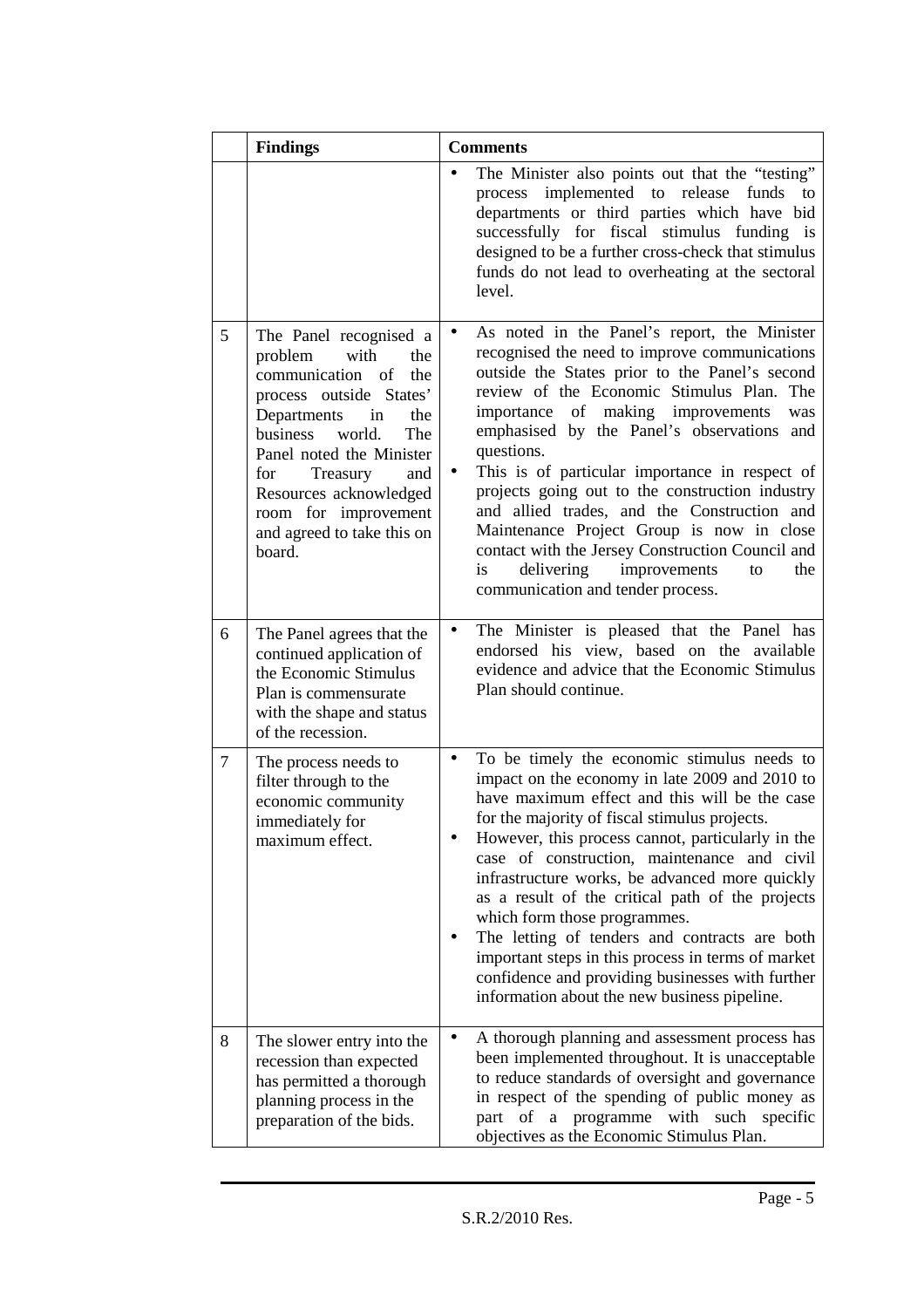|    | <b>Findings</b>                                                                                                                 | <b>Comments</b>                                                                                                                                                                                                                                                                                                                                                                                                                                                                                                                                                                                                                                                                                                                                                                                                                                                                                                                                                       |  |  |
|----|---------------------------------------------------------------------------------------------------------------------------------|-----------------------------------------------------------------------------------------------------------------------------------------------------------------------------------------------------------------------------------------------------------------------------------------------------------------------------------------------------------------------------------------------------------------------------------------------------------------------------------------------------------------------------------------------------------------------------------------------------------------------------------------------------------------------------------------------------------------------------------------------------------------------------------------------------------------------------------------------------------------------------------------------------------------------------------------------------------------------|--|--|
| 9  | The extra places at<br>Highlands and the<br>Advance to Work<br>scheme are both unlikely<br>to meet the "temporary"<br>criteria. | It was included in the original proposition<br>$\bullet$<br>(P.55/2009) that skills and education initiatives<br>would be undertaken to gain benefit over and<br>above the pure stimulus benefit, being part of<br>measures to lay the foundations for economic<br>recovery and growth by investing in the skills<br>base.<br>If, as a result of undertaking the schemes as part<br>fiscal<br>stimulus<br>of<br>the<br>the<br>programme,<br>Department for Education, Sport and Culture<br>("ESC") determine that there is significant value<br>in pursuing any of the schemes after economic<br>stimulus funding has ceased, a reprioritisation of<br>existing budgets will be required.<br>All skills projects have been implementing in a<br>allows ESC to terminate<br>way that<br>the<br>arrangements. For example, there is no long term<br>commitment to additional staff. Fiscal stimulus<br>funding will not continue beyond 2011 for skills<br>initiatives. |  |  |
| 10 | The 3 'T's are being<br>adhered to within the<br>selection process at the<br>time.                                              | The Minister welcomes the Panel's endorsement<br>$\bullet$<br>of the evaluation and assessment process, which<br>continues to be rigorously enforced as projects<br>given an "amber light" come forward for<br>"green"<br>consideration<br>for<br>lights"<br>with<br>a<br>commitment to funding.                                                                                                                                                                                                                                                                                                                                                                                                                                                                                                                                                                                                                                                                      |  |  |
| 11 | The lessons learned from<br>this recession must be<br>recorded for future<br>reference.                                         | This finding is endorsed by the Minister and how<br>$\bullet$<br>the information is intended to be captured is set<br>below<br>alongside<br>the<br>relevant<br>out<br>recommendation.                                                                                                                                                                                                                                                                                                                                                                                                                                                                                                                                                                                                                                                                                                                                                                                 |  |  |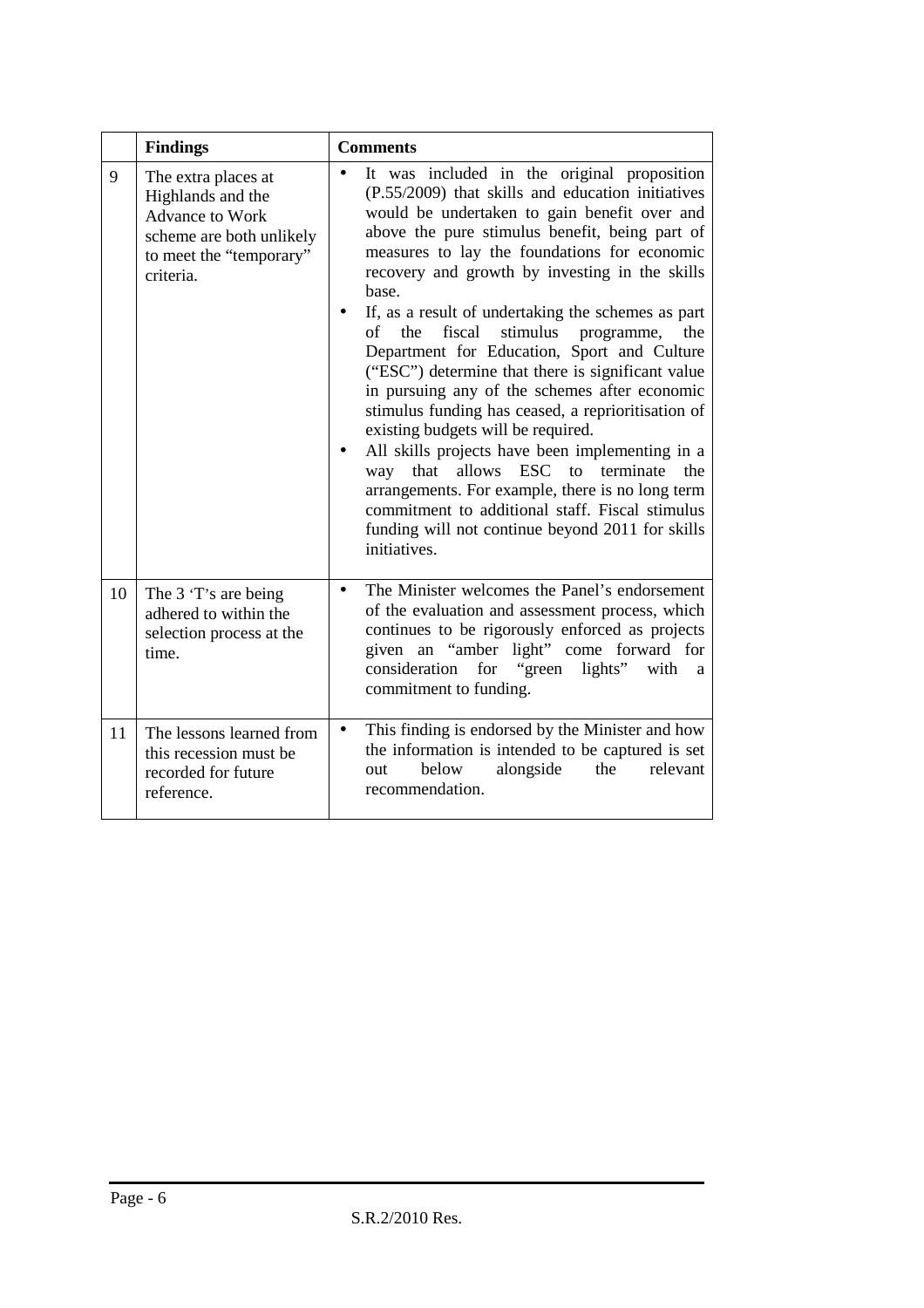#### **Recommendations**

|                | <b>Recommendations</b>                                                                                    | <b>To</b> | Accept/<br><b>Reject</b> | <b>Comments</b>                                                                                                                                                                                                                                                                                                                                                                                                                                                                                                                                                                                                          | <b>Target date</b><br>of action/<br>completion |
|----------------|-----------------------------------------------------------------------------------------------------------|-----------|--------------------------|--------------------------------------------------------------------------------------------------------------------------------------------------------------------------------------------------------------------------------------------------------------------------------------------------------------------------------------------------------------------------------------------------------------------------------------------------------------------------------------------------------------------------------------------------------------------------------------------------------------------------|------------------------------------------------|
| $\mathbf{1}$   | Sustainable real<br>growth rates must be<br>established and<br>observed.                                  |           | Accept                   | The Minister accepts this recommendation<br>provided that it means growth rates should<br>be observed across the whole economic<br>cycle and not at certain points in it. The<br>average growth rate across the cycle will by<br>definition be exceeded in the upward phase<br>of the cycle and fall short during the<br>downward phase of the cycle. It is not<br>feasible or desirable to try and achieve a<br>constant rate of economic growth each<br>year.                                                                                                                                                          |                                                |
| $\overline{2}$ | The process needs to<br>filter through to the<br>economic community<br>immediately for<br>maximum effect. |           | Accept                   | The Minister accepts that for the Jersey<br>economy to feel the full effect of the<br>economic stimulus the benefit needs to<br>filter through to the community. However,<br>the nature of the programme means that the<br>cash benefit will be felt in the economy<br>over a period of time, but that confidence<br>improves at the inception of a project or<br>when it first goes to market.<br>The<br>this<br>importance<br>of<br>should<br>be<br>not<br>underestimated and as such measures of<br>spend may underestimate the level of<br>benefit that this States' intervention has<br>delivered into the economy. |                                                |
| 3              | Communication<br>outside the States'<br>departments must be<br>improved<br>immediately.                   |           | Accept                   | At the time of the Panel's review, work was<br>already<br>under<br>improve<br>way<br>to<br>communications with business, particularly<br>those in the construction sector and allied<br>trades which are looking for the opportunity<br>to tender for fiscal stimulus works.                                                                                                                                                                                                                                                                                                                                             |                                                |
| 4              | The lessons learned<br>from this recession<br>must be recorded for<br>future reference.                   |           | Accept                   | Comprehensive records are maintained to<br>support the bids, the evaluation and<br>assessment process. Thereafter project<br>progress and performance records are<br>maintained both at a project, department<br>and programme level.<br>On completion of projects the records will<br>be retained.                                                                                                                                                                                                                                                                                                                      |                                                |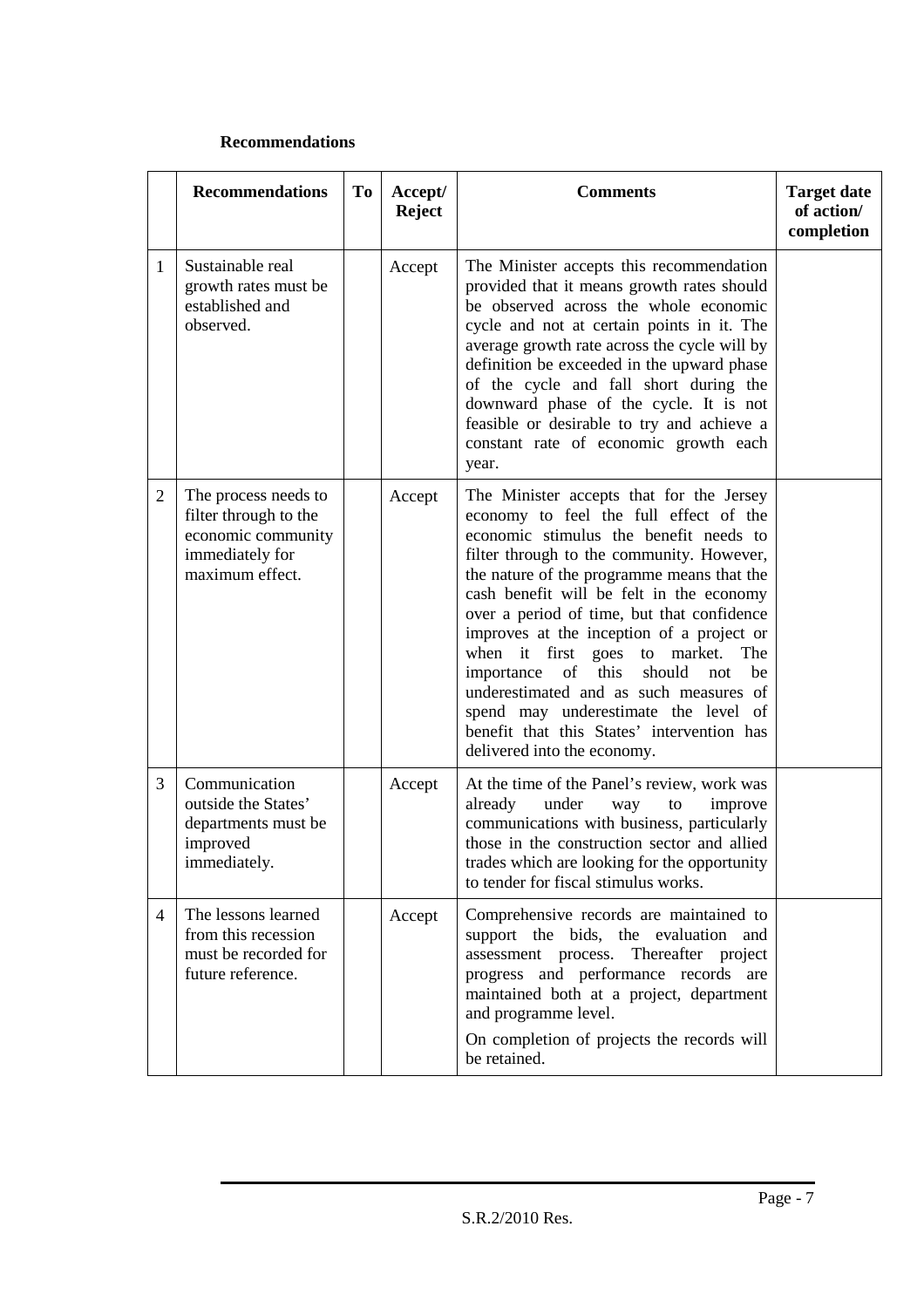|   | <b>Recommendations</b>                                                                                                                                                                                                                                     | <b>To</b> | Accept/<br><b>Reject</b> | <b>Comments</b>                                                                                                                                                                                                                                                                                                                                                                                                                                                                                                                                                                                                                                                                                                | <b>Target date</b><br>of action/<br>completion |
|---|------------------------------------------------------------------------------------------------------------------------------------------------------------------------------------------------------------------------------------------------------------|-----------|--------------------------|----------------------------------------------------------------------------------------------------------------------------------------------------------------------------------------------------------------------------------------------------------------------------------------------------------------------------------------------------------------------------------------------------------------------------------------------------------------------------------------------------------------------------------------------------------------------------------------------------------------------------------------------------------------------------------------------------------------|------------------------------------------------|
| 5 | A comprehensive,<br>defined<br>communication<br>strategy should be<br>immediately put in<br>place by the Minister<br>for Treasury and<br>Resources.                                                                                                        |           | Reject                   | A communications strategy has been in<br>place throughout. The methods adopted at<br>the outset to inform potential suppliers<br>about forthcoming work were considered<br>by the Minister, the Fiscal Stimulus<br>Steering Group and the departments to be<br>appropriate, although the Panel's comments<br>were taken on board. These comments,<br>together with other experiences as the<br>projects<br>progressed,<br>prompted<br>improvements.                                                                                                                                                                                                                                                            |                                                |
| 6 | The Minister for<br>Treasury and<br>Resources should<br>publish, in an open<br>and transparent<br>manner, all money<br>passed to departments<br>and spent by<br>departments at the<br>end of the year<br>having regard for<br>commercial<br>sensitivities. |           | Reject                   | details of the funds passed to<br>The<br>departments, and details of the purpose for<br>which those transfers are made, are already<br>published in an open and transparent<br>manner by virtue of the fact that allocations<br>of the £44 million economic stimulus fund<br>can only be made by public ministerial<br>decision of the Minister for Treasury and<br>Resources. All decisions are recorded,<br>approved and made public in the usual way.<br>It is not considered necessary for separate<br>reports to be prepared and published<br>relating to spend other than in aggregate at<br>the end of the programme when any<br>remaining unspent funds will be returned to<br>the Stabilisation Fund. |                                                |
| 7 | Departments should<br>publish a report to<br>identify performance<br>of bids on an annual<br>basis.                                                                                                                                                        |           | Reject                   | Departments are already recording progress<br>and performance, and reporting to the<br>Fiscal Stimulus Steering Group on a<br>monthly basis. It is not considered<br>appropriate for this information, which is<br>necessarily reporting a high level of detail,<br>to be made public.                                                                                                                                                                                                                                                                                                                                                                                                                         |                                                |
| 8 | The extra places at<br>Highlands and the<br>Advance to Work<br>scheme must meet<br>the "temporary"<br>criteria by the end of<br>the recession.                                                                                                             |           | Reject                   | The extra places at Highlands and the<br>Advance to Work scheme already meet the<br>temporary criteria by virtue of the fact that<br>there are no commitments to provide any<br>additional funding to these schemes beyond<br>the finite period for which they are being<br>operated. Any decisions to continue the<br>schemes<br>must be based on<br>available<br>funding<br>reprioritised<br>from<br>existing<br>resources from within the Department for<br>Education, Sport and Culture.                                                                                                                                                                                                                   |                                                |